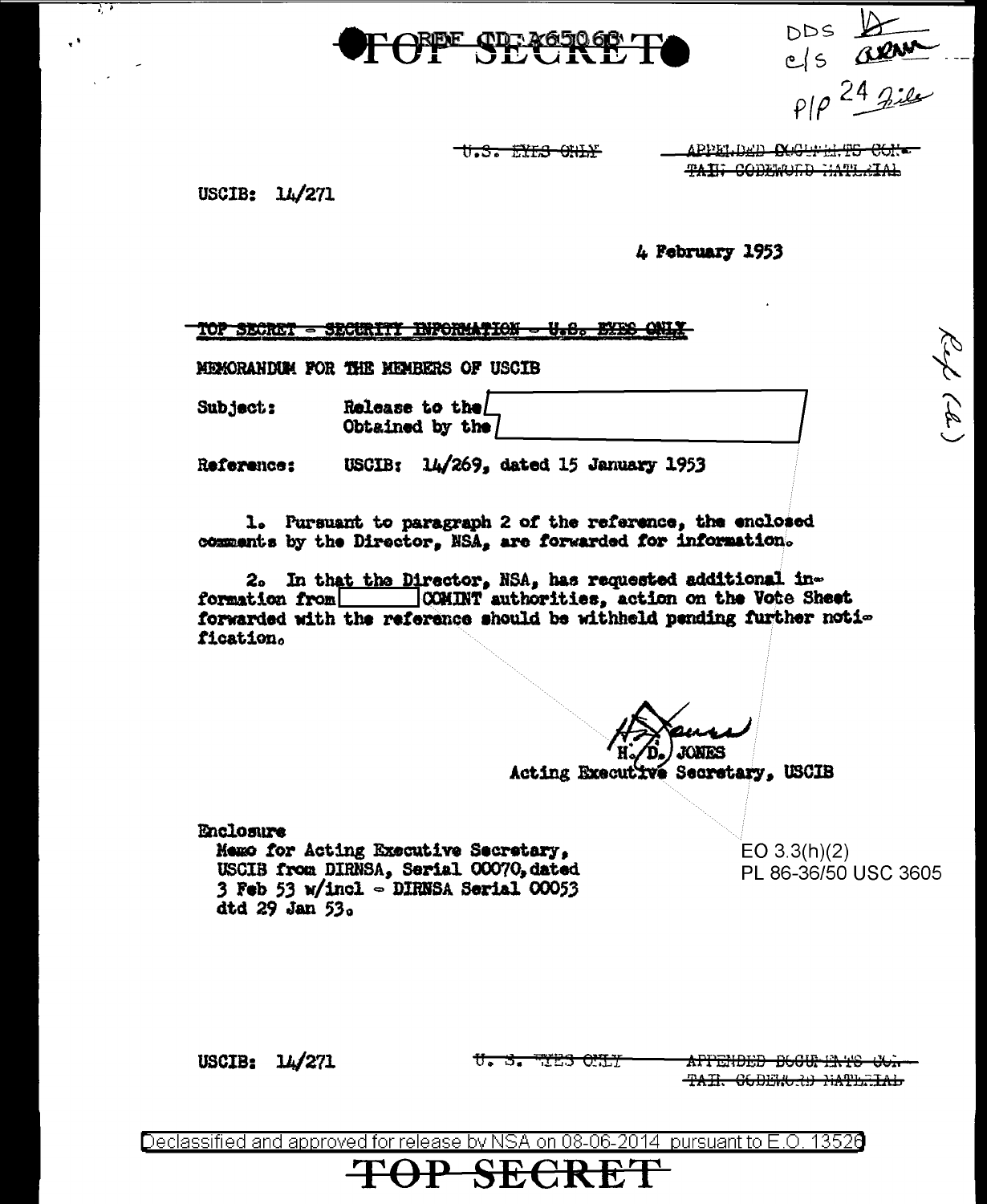|                                                                                        | munication mtelligence accurity regulations<br>NATIONAL SECURITY AGENCY<br>WASHINGTON 25, D. C. | <b>INFURNATION</b>               | <b>U. S. EYES ONLY</b>              |
|----------------------------------------------------------------------------------------|-------------------------------------------------------------------------------------------------|----------------------------------|-------------------------------------|
| TOP SECRET CANOE<br><del>U.S. PAS ONL</del><br><u> SECURITY INFORMATION</u>            |                                                                                                 | Serial: 00070<br>3 February 1953 | <b>COPY</b><br>EO 3.3(h)(2)         |
| MEMORANDUM FOR THE ACTING EXECUTIVE SECRETARY, USCIB<br>SUBJECT: Release to the<br>the |                                                                                                 |                                  | PL 86-36/50 USC 3605<br>Obtained by |
| The following comment is submitted concerning the inclosure<br>with the reference:     |                                                                                                 |                                  |                                     |
|                                                                                        |                                                                                                 |                                  |                                     |

 $\tilde{\mathbf{c}}$ 

ARMED FORCES SECURITY AGENCY FORM 781-C10SC TOP SECRET CANOE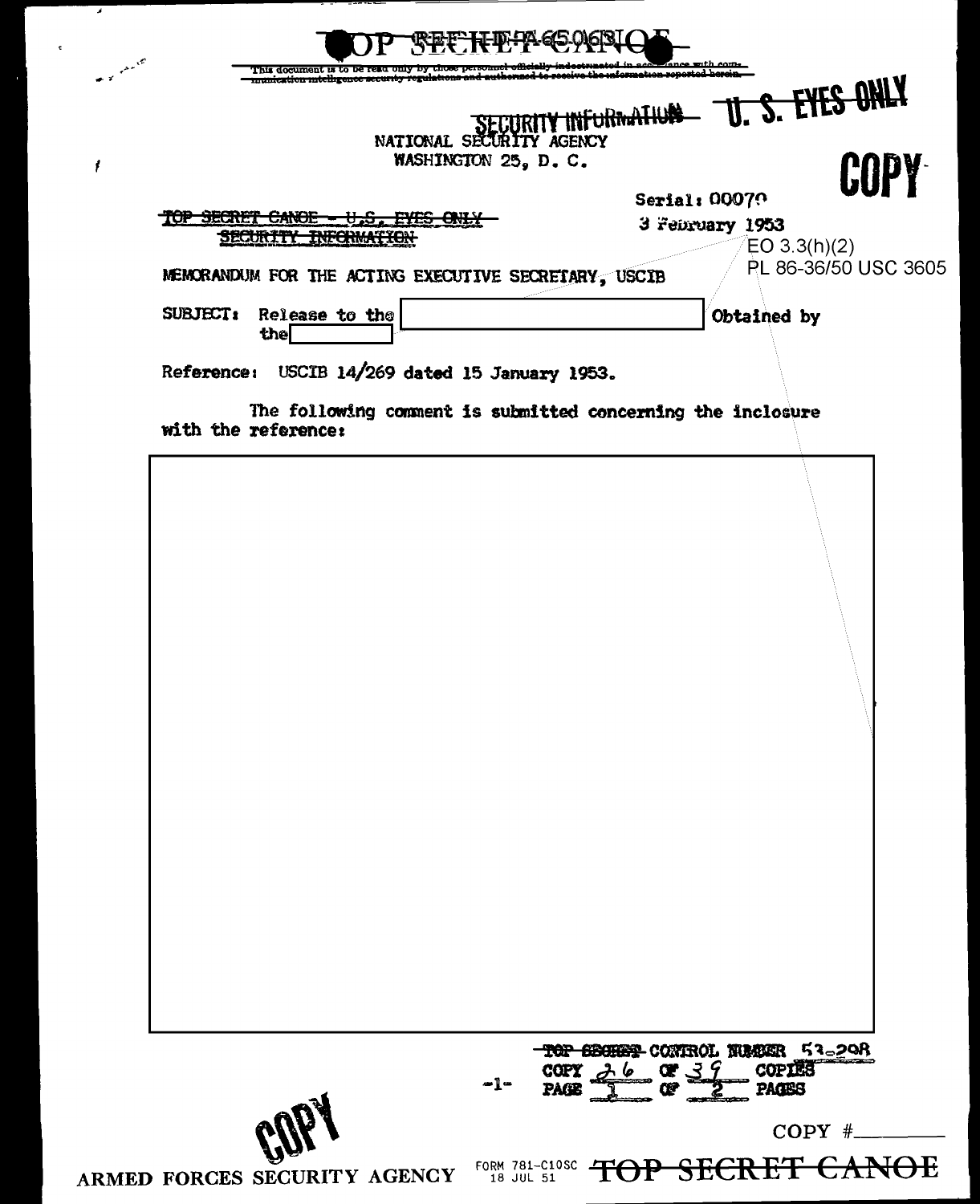| instinguntalligence secur         | SECURITY INFURNATION | cerve the information reported herein.<br><b>U. S. EYES ONL!</b>                                                                                                      |
|-----------------------------------|----------------------|-----------------------------------------------------------------------------------------------------------------------------------------------------------------------|
| TOP SECRET CANOE                  | V.S. EYES ONLY       | Serial: 00070<br>3 February 1953                                                                                                                                      |
| Release to the<br><b>SUBJECT:</b> |                      | Obtained by                                                                                                                                                           |
| the                               |                      | $d.$ In addition to the approach referred to in paragraph 5 of the<br>inclosure, I have just been informed of still another approach by the<br>bn a matter related to |
|                                   |                      | COMINT. I have referred these papers to the Board for consideration.                                                                                                  |
| EO 3.3(h)(2)                      |                      |                                                                                                                                                                       |
| PL 86-36/50 USC 3605              |                      |                                                                                                                                                                       |
|                                   |                      | RALPH J. CANINE<br>Major General, US Army                                                                                                                             |
|                                   |                      | Difector                                                                                                                                                              |

 $\mathbf{F}$ 



ARMED FORCES SECURITY AGENCY

Ù,

 $\Lambda_{\rm c}$